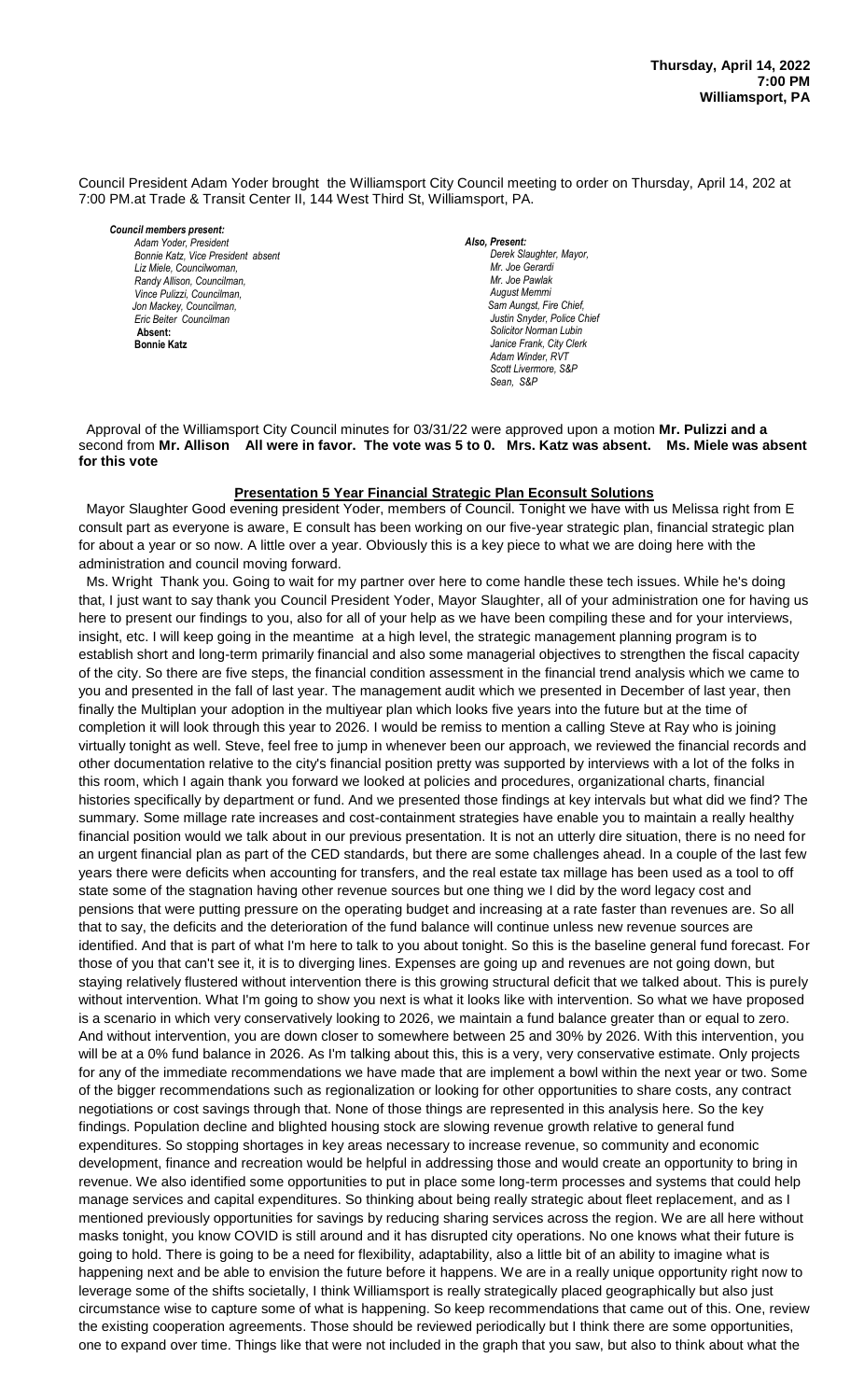share is in review those to make sure that the share is accurate between the two municipalities. Another opportunity we identified was the opportunity to cut labor costs. Of course this is not an easy thing to do. It is not something that happens overnight, but something that is if you go back to the financial audit that we shared is a very significant portion of the general fund budget. Some operational and managerial things that we identified were retaining key professional employees within the city. There is a lot of knowledge and expertise among the staff in the department. Sometimes those folks are the only person in their department, so there is really a key necessity to be able to make sure that some of those folks are retained and thinking strategically about how benchmarking is done for other salaries across municipalities nearby. Research has shown it can cost anywhere from 50 to 200% of someone's salary to search for a new replacement for them, etc. It's really going to be important to retain key professionals and create some succession planning for folks who may be nearing the end of their professional career. Then this last one, lobby for county reassessment could I know this is something that is not directly in your control, but I know that you are already doing a lot of work with economic development, with the land bank, and some of that will bring new properties back onto the tax roll. But for everything that you do that increases property values in Williamsport, I'm sure you all know you are not capturing the value until there is a reassessment. That goes for not only bringing some of those blighted properties back into good condition, but all of your park investments, everything like that could we have done work that shows that properties located near green space or a park have a 7 to 9 percent property value premium. Those houses are worth more but all of the investment you are making, you are not fully able to realize -reap the benefits of it without that county reassessment. Economic development, decreased redtape. I should call this make things more business friendly. It is not necessarily redtape, but modernizing some things, investing in software and systems that will allow folks to transact business without physically going someplace will be really important. Addressing blight which I have already mentioned, then expanding the role for community and economic development as that is a central piece of being able to forge the path forward into the future in terms of addressing and growing revenue for the city. I'm going to pause, does Steve have the ability to speak? Steve, do you have anything you want to jump in with before I take questions?

 Steve: Sure Melissa, thanks. Again, thanks to the Council and the mayor and the whole administration for the cooperation and the support which you provided as Melissa and the team were preparing this report but we enjoyed our interactions with all of you and are encouraged by the way you are working together and the creativity you are using as you look at things. I think one of the interesting things about this study at this time is that it's coming out at a time whenever you are also contemplating how you are spending the ARPA of money that has commented I had the opportunity last week to have the mayor on a panel with us in Harrisburg at the economic development Association. And we were talking there about the fact that you identified investments to make with those dollars. Things like the land bank, things like investing in parks and recreation, things like shoring up the flood levees and all those sort of things. All of those are great long-term strategies and good uses of those investments. Obviously there are going to be some costs you have to bear, all of that. But this report is coming out at a time in this plane is coming out at a time when you have some flexibility but I think the key on that is not to just rely on those dollars to patch holes. Think about them as investments. Continue to make the improvements and cost savings and economic development, other activities, and use those funds to help provide a bridge and investments into the future and with that, I will stop. Again, I think we were given, you know, where you are and what you have been through, I will say this. The first time we've done a S TMP coming off of a pandemic in its unique to try to project out forward. But we are encouraged by what we see, we think there are opportunities for good things in Williamsport. Glad to take any questions.

Mr. Yoder: Any questions at this time by any members of Council? Okay, keep going.

 Ms. Wright: That is all I have for you, but I will say that we do have a full report for you also as you were digging in. If you have questions as you are reading it, please feel free to follow-up with them for it or know that you know this is the end of the presentation, if you have questions feel free to bring them on.

 Mayor: I will just add, working with D.C. ED, the next step as well for the administer ration and council would be too work together out of the recommendations and set up a priority list. Because the goal for us collectively would be too get that list for them to start identifying hopefully providing funding. So that is sort of the next step for us, obviously there is a lot of recommendations, and a lot of stuff for us to digest initially here but once we have a chance to read through that and digest it, we will create a priority list and get that to D.C. ED for their consideration on what projects they are going to fund.

 Mr. Yoder this is the end of the presentation, does anybody have any questions? Mr. Pulizzi, then we will go to Miss Miele.

 Mr. Pulizzi: No question, just want to say thank you very much for that presentation but it was very well put together, really looking forward into delving further into the full report.

 Ms. Miele Thanks, Melissa. Thanks for making the trip here to talk to us, we appreciate it. My question both for you and Derek, when we are talking about priority project that we can get to DCED in hopes they will fund them, what we think out of this report is something we could get funded by the state can I just out of the gate. I guess what form does it take?

 Mayor The deputy secretary when he was here a few weeks ago, he literally said whatever we collectively come up with, just get it in front of him. Basically you take the report, the recommendation, from my understanding there is a form from DCED pretty you give that to them, that formal request via the stamp program. We say this is the recognition from E consult from their program that they identified, we give that to DCED for their consideration. From my understanding it's as simple as that.

Ms. Miele: For instance, we can't go to DCED and say we need to reassess.

: There are some things they are not going to do.

 Mayor: We can't do that. For example, like the software. If we look at new software, we can say we are looking at new HR software. This is a recommendation, we think it is going to increase efficiency in the city. Then DCED says okay, we agree.

 Ms. Miele So what we need to do I suppose is go through the recommendations and find quantifiable items that we can put a value to that we can personally undertake that aren't a matter of countywide will, for instance. Which is not necessarily a narrow list, but it is a slightly narrower list of things you can pin down like that in terms of economic development. But the software obviously is a great start. Just wanted to be sure there wasn't some sort of magic,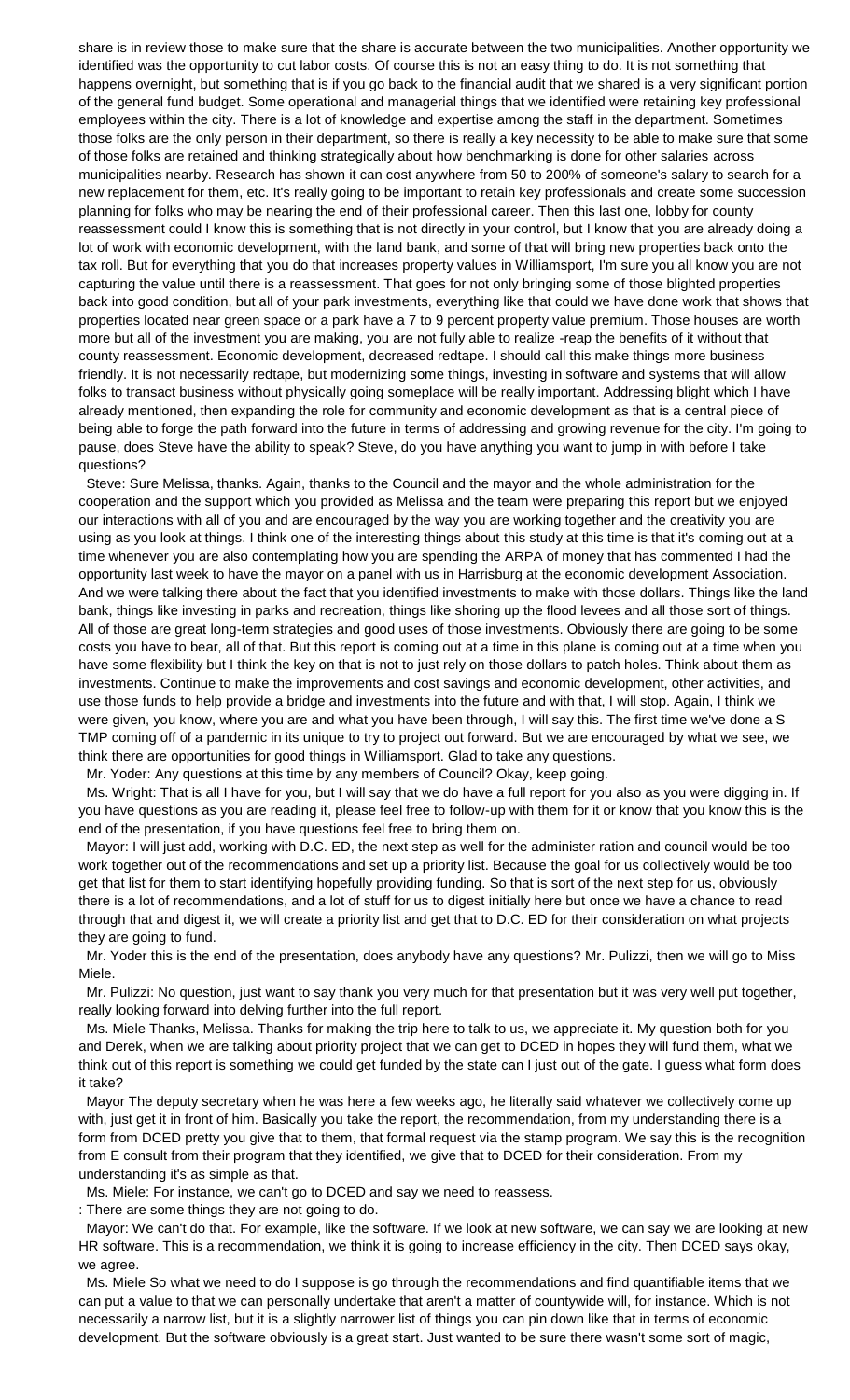magic pill out there I wasn't aware of. That would be awesome. Thanks.

 Mr. Yoder: So two questions, one to follow up kind of on Liz's point. As part of the report, there is a proposed timeline with a particular order. Can you speak to how that was put together? The thought process of how that goes together? Taking things outside of our control off of that, there may be a particular approach or priority list in front of us, maybe not.

 Ms. Wright The way things are prioritized is it's a little bit of a combo of one, what are the quick wins that folks can achieve? Some of those were things that were slated for like first quarter, really easy wins and we found that traditionally that is really important in terms of creating momentum and is letting folks know that things are happening. Some of those operational changes are also a little easier to implement which is why they are first. Some of the bigger things to require, like DCED funding could we know that no government moves quickly paid to get those things in line, it takes a little bit of time hear there is also some planning that goes into some of those things part of the preparation work as part of the consideration for things that are quarter two, quarter three, even later than that. Strategically all of those things can happen more or less at any time, as long as you all are able. But in terms of planning to do something successfully, we think we have mapped those out in a way that gives you the time that you need. Anything that is quarter three, I would say plan, it takes about nine months for some of those things have already started to happen since about the time we have started this process. Obviously those things can continue to happen.

 Mayor: One more piece of that, as far as recommendations there is no cap. We can go to DCED for as many as we need for it is not like once we get to 10 they will fund any worker they can't guarantee they are going to fund any of them, but there is also no limit. That's a nice piece to it as well.

 Mr. Yoder: Is there a time limit on how long we have two submit? What, two years, five years, 10 years? Mayor: From my understanding there is no timeline. And these recommendations can continue on indefinitely from my understanding.

 Mr. Yoder: That's good to know. There are some good ideas in here, there are a number of things we have been openly talking about for the past couple of years per there is a substantial amount of that in here. It shows we have been on the right track and a lot of our thoughts and ideas, which is really good with this we can get funding for 100%. We should certainly get on that sooner than later though. Collaboratively, before a lot of us were here. Mayor slaughter, when we are talking about economic development efforts last year we found studies from 10 years ago that are sitting there and nothing ever happened with them. We should make sure we don't repeat history is what I'm getting at. We've done a good job the past couple of years of not doing that, let's keep that up.

 Ms. Miele I think one of the keys to that, not to weigh ourselves down with studies, but to move to an economic of elements and the bills on his as quickly as possible. As we know, we have funds to put into economic development. Then of course we have the support of DCED in this endeavor. The more quickly we can move on that, the more quickly we can I think really attempt to take advantage of some slight opportunity changing.

 Mr. Yoder: I would agree. Any other questions? Thank you very much. Very much enjoyed the presentation, we appreciate it.

### **Limited Courtesy of the Floor**

There were none.

#### Appointments

#### **Redevelopment Authority**

Mr. Don Lundy, Williamsport is replacing a term and commencing 04/14/22 & ending 01/07/23 Mr. Yoder asked for a motion and a second

#### **Mr. Pulizzi made the motion and it was seconded by Mr. Allison**

 Mayor: Good evening again, President Yoder members of Council. What you have before you for your consideration is Mr. Don Lundy for a payment to the writ of element authority. Mr. Lundy has been a resident of the city for many years now, has a significant experience particularly in the industrial and commercial space, but also residential. I believe he would be a good appointment in addition to the RDA given his experience and background both personal and professional. He was interviewed during finance.

 Ms. Miele We did speak to Mr. Lundy, he clearly has both a passion and some strong opinions about the city's economic future and ways in which we should pursue it, which I think are important for the redevelopment Authority could we did discuss briefly the we are setting a new series of goals, we hope will have a much greater scope and Mr. Lundy was excited to be on board for that. I think only Randy and I were able to make the finance committee meeting, both of us all to he would be a smart candidate, he is a strong candidate for the redevelopment Authority and we certainly should take advantage of his willingness to serve. That said, the one recommendation moving port is we one other vacancy we need to fill on the redevelopment Authority board and I think we have 2/5 individuals on the redevelopment Authority that have a substantial number of business interests in the community, it would be my recommendation that the next appointment that we make be someone unlikely to be conflicted in most decision making processes. We don't ever want to put ourselves in a position where we may not have a quorum to vote on the authority pretty with that said, Mr. Lundy is an excellent candidate and as he stressed, has personally moved on economic development in a way we are hoping to do with the authority which I think will serve us well.

 Mr. Allison : Councilwoman Miele covered it will could he's ready to go, and he's very enthused about it. All the things we talked about, he talked about. It will be great.

 Mr. Yoder: Excellent. Any other questions or comments from other members of Council? Hearing singing none, Mrs. Frank.

**The appointment carried with six yes roll call votes. The vote was 6 to 0. All were in favor.**

**Mr. Allison voted yes, Mr. Mackey voted yes, Mr. Pulizzi voted yes, Mr. Beiter voted yes, Ms. Miele voted yes and Mr. Yoder voted yes.**

# **Williamsport Municipal Water & Sanitary Authority**

**Mr. Yoder asked for a motion.**

#### **Mr. Allison made the motion and it was seconded by Mr. Beiter.**

Andree Phillips, 601 Grampian Blvd is reappointment to another 5 year term commencing 4/14/22 & ending 01/03/27 Mayor. For your consideration is Miss Andre Phillips appointment to the water and sanitary authorities. Ms. Phillips has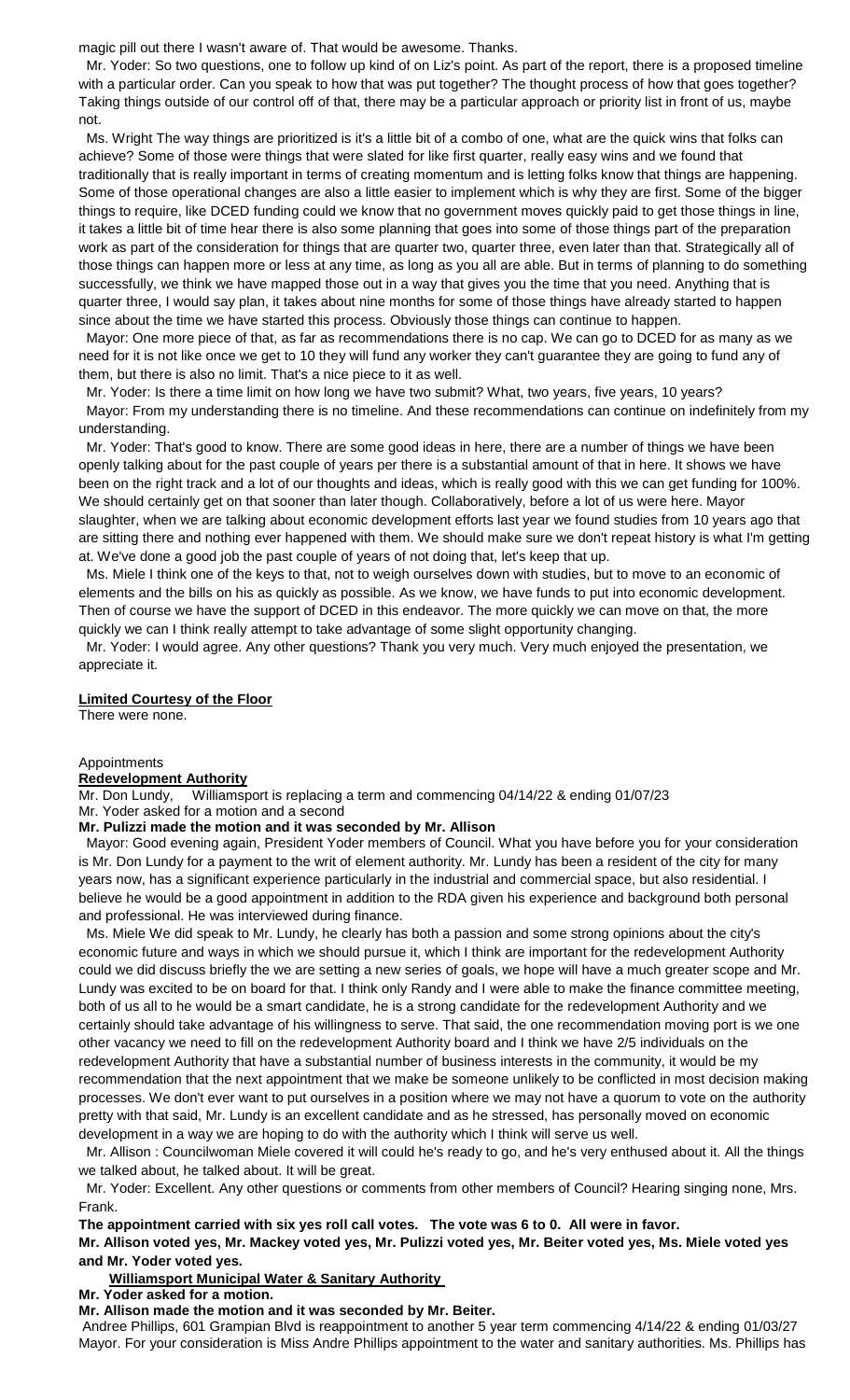been a long-standing member of the authorities. She is doing a great job, I spoke with Mike Miller pretty he is very pleased with the board as a whole and with Miss Phillips as leverage she reached out I spoke with her, she would like to be reappointed and obviously very thankful she is continuing to serve in this capacity.

 Mr. Yoder: Thank you mayor Slaughter. We typically interview water and sanitary authority appointments at separate functions but we didn't get to do that this week, my apologies. We had some brief email chatter back and forth about interviewing her here tonight. She wasn't able to make it due to not closing that loop. We can table this for two weeks if we do want to interview her, she is also reappointment. Knowing her, I feel personally comfortable reappointing her but I will let other members of Council speak if they wish to defer to go through a formal interview process. Miss Miele.

 Ms. Miele: I suspect we all feel comfortable is firstly with a reappointment and fear knowledge of the candidate. The only question I have, I didn't think it was a much prescedent as somewhat of a requirement we interview candidates as part of an action we take against the prior Mayor.

Mr. Yoder: I thought it was, too. I talked to Norm and Mr. Allison come it actually isn't.

 Ms. Miele Then it would be my opinion that perhaps we should just begin sending water authority members to committee unless we have a good reason to act otherwise. That's good, that was a difficult requirement for a a while. That said, I suppose it is up to everyone else. I would be fine with that plan.

# **The appointment carried with six yes roll call votes. The vote was 6 to 0. All were in favor.**

**Mr. Allison voted yes, Mr. Mackey voted yes, Mr. Pulizzi voted yes, Mr. Beiter voted yes, Ms. Miele voted yes and Mr. Yoder voted yes.**

# **Mr. Yoder changed the order of the agenda .**

# **Land Development – West Pharmaceuticals 2921 Reach Road**

 Mr. Knarr: . What I present to you tonight is a land development request from West pharmaceuticals. It is located at 2921 Reach Road for they are proposing and 11,445 ft.² building addition to their facility and redoing the parking. The proposed parking will be 174 standard parking as well as two handicap. It does mean all of the requirements. This was reviewed by the city engineer and myself, as well as it was reviewed by Lycoming County planning the plans you have in front of you are corrected plans already pretty was also reviewed by planning and both gave positive recommendation for approval.

Mr. Yoder: Thank you Mr. Knarr, motion and a second.

# **Mr. Pulizzi made the motion and it was seconded by Mr. Beiter**

Mr. Yoder: I promise I will get that right at some point tonight. Is there a representative from West here?

Mr. Knarr: We have a representative from Larson design group.

Mr. Yoder: Any questions or comments from the members of Council? Miss Miele.

 Ms. Miele: The only question I have is when I generally ask when we are looking at parking lot revisions, this does meet the 10% wins giving requirement?

Mr. Knarr: Yes it does. They are one of the first things I look at in terms of this type of percentages.

Ms. Miele: I didn't see any limbs giving accounted for in the parking lot design.

Mr. Knarr: Is based on their green space.

Ms. Miele: So there is green space in the rear of the structure?

Mr. Knarr: Correct.

Mr. Yoder: Any other comments or questions?

 Ms. Miele: We don't have any requirements in terms of actual landscaping to provide shade or anything like that? Mr. Knarr: It's all existing, the only thing they are doing is basically resurfacing it because they're going to the actual addition of the building that is put that in there, basically showing they are well above. When you do a land development plan they have to show what those certain requirements are. That was something that is grandfathered in, they are not required to have those planning as far as trees and stuff like that. The only thing they are resurfacing in that, we do not require anybody to do landscaping for an existing structure as part of those land developments but if it is a new one, then yes. Restriping is basically what they are doing. And as far as the addition of the building, the reason why they identify that is because when you add in addition there is a certain amount of parking that may be required. They would have to go before that, but they are just showing the fact that they have 174 regular, they of the two handicap as required so it is an existing facility and it is nothing that is required.

Mr. Yoder: Any other questions or comments? Mr. Allison.

 Mr. Allison: Thank you President Yoder. Excuse me. Do you happen to discuss at all, is this related to just a space needs requirement? Or are they expanding?

Mr. Knarr: They are expanding to the facility, with the growth of the company as part of what they feel is more efficient. Mr. Yoder asked for a vote on the land development

**The Land Development was carried with six yes roll call votes. The vote was 6 to 0. All were in favor. Mr. Allison voted yes, Mr. Mackey voted yes, Mr. Pulizzi voted yes, Mr. Beiter voted yes, Ms. Miele voted yes, and Mr. Yoder voted yes. Mrs. Katz was absent.**

### **Land Development – Old City Land 228 E. Third St.**

Mr. Yoder asked for a motion and a second.

### **Mr. Beiter made the motion and it was seconded by Mr. Allison.**

Mr. Knarr stated this is a land of element request. Old city to moment phase 1 brought before US part of Pine Ridge construction LLC. What they are requesting to do is build a three-story 12 until commercial units as well as 12 for sale townhomes within the facility. This was reviewed by both city engineer as well as the storm water authority as well as myself, it with Lycoming County planning for the comments you have before you as far as the county, plans before you are corrected copies but it did go through the city planning, everything was reviewed and meets all of the requirements and at this point in time I can answer any questions you may have.

Mr. Yoder: Thank you, any comments or questions from members of Council on this proposed land development? The only question I have, we kind of talked about this briefly before hand is the issue of the law in the street. Can you speak to where we are as for getting that rectified?

 Mr. Knarr: It has been brought up, basically if you realize when we did the gateway to the college as part of that there was indeed a dedication of land that was required. It was noted that the formal land dedication might not have been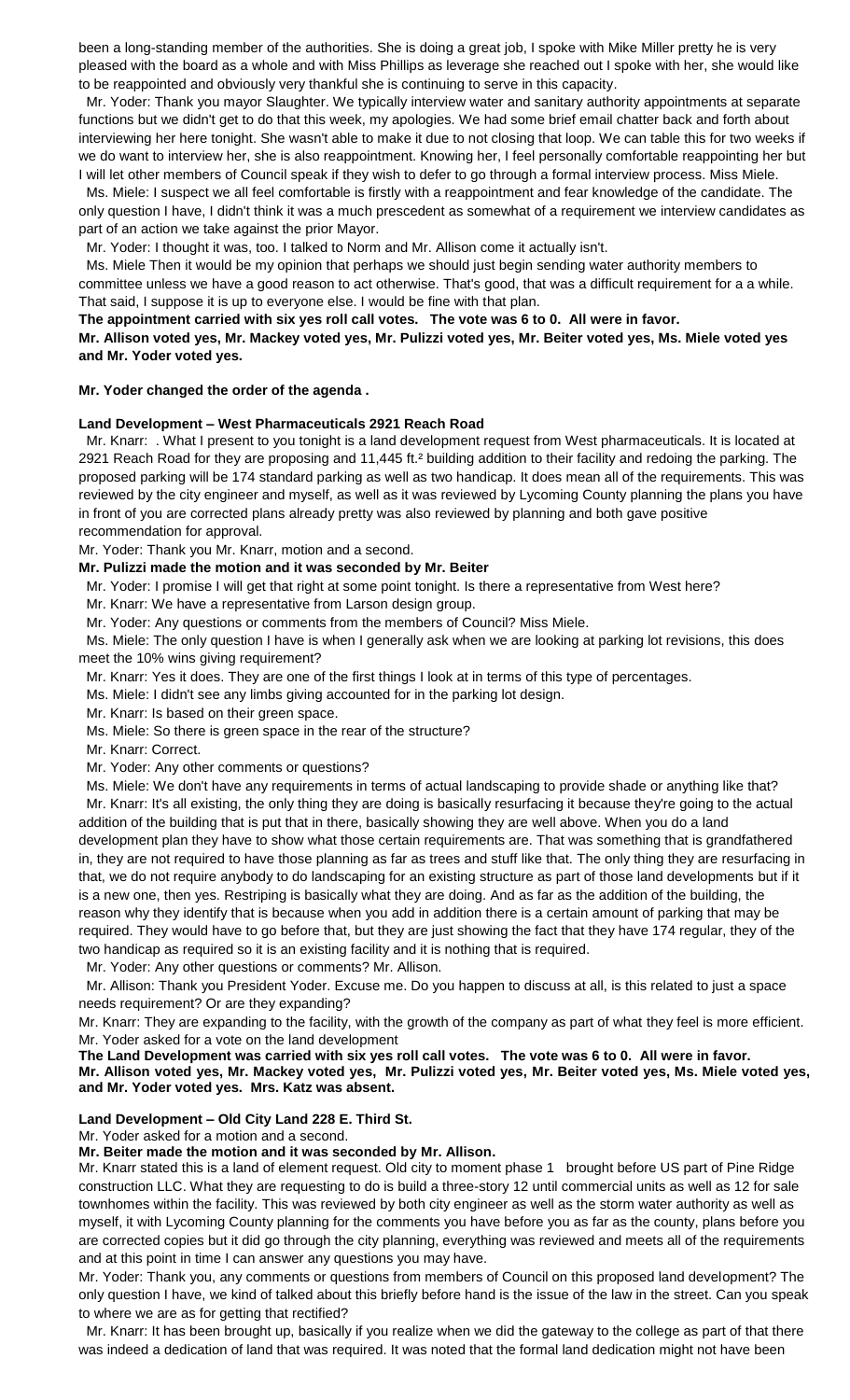finalized, so at this point in time it is between the city solicitor as well as the college who were going to finalize this could basically what the Council can do, and my recommendation is that we do approve the land development plan condition on no building or zoning permits will be issued until the dedication has been finalized and recorded. It's in its final stages, I think it was an oversight that they did phase 1.

Mr. Yoder: Okay. Norm, anything to add?

Mr. Lubin Mayor is aware that two deeds have to be prepared for they are working on it.

Mr. Yoder: Do we have a timeline?

Mr. Lubin No I didn't come I didn't realize this was related to the other project.

Mr. Yoder: Thank you. Any other comments or questions? Mr. Allison.

 Mr. Allison: We are excited about this. Excited that is a private developer as well as working with the college. This has been a whole redo down in that part of the college, and for the whole neighborhood there and actually the whole East third Street Gateway project has been far beyond what we could have dreamed up or expected when this whole thought process about that part of the city developing occurred. And seeing it take actually brick and mortar and stone, shovels in the ground in a lot of new construction, it's exciting. It builds momentum. It's everything that we need to continue development in that area and we do appreciate all of the Lycoming College has done. They have been an excellent partner through all of this and I think we are all grateful and looking forward to the future.

Mr. Yoder: Absolutely, I would second everything that you said. Miss Miele.

 Ms. Miele: The college really has been a catalyst in that area. We have been fortunate to develop that sort of relationship with Lycoming College over the last decade. It has been a game changer not just for that neighborhood, but for the city as a whole. And will continue to be. But to have an active relationship between an institution and nonprofit like that within the city and city government is unusual, at least in our area. I think it will work out well for both parties, is working out well for both parties but especially in the long run. We certainly hope to be able to move that along as much as possible.

Mr. Yoder: Absolutely. No other questions that I see. Norm, to incorporate the recognition from Gary do we need to amend the land development? Do we need to amend the motion to incorporate that recommendation?

# : Is there a motion to amend to incorporate that recommendation on the deed? **Ms. Miele made the motion and it was seconded by Mr. Mackey.**.

Mr. Yoder: Any other questions or comments on that motion? Mrs. Frank on the motion to amend.

**The Land Development amendment was carried with six yes roll call votes. The vote was 6 to 0. All were in favor.**

**Mr. Allison voted yes, Mr. Mackey voted yes, Mr. Pulizzi voted yes, Mr. Beiter voted yes, Ms. Miele voted yes, and Mr. Yoder voted yes. Mrs. Katz was absent.** 

Mr. Yoder asked for a vote on the motion.

**The Land Development was carried with six yes roll call votes. The vote was 6 to 0. All were in favor. Mr. Allison voted yes, Mr. Mackey voted yes, Mr. Pulizzi voted yes, Mr. Beiter voted yes, Ms. Miele voted yes, and Mr. Yoder voted yes. Mrs. Katz was absent.**

# **Lot Consolidation – Brett & Sue Johnson**

Mr. Yoder asked for a motion and a second.

**Mr. Mackey made the motion and it was seconded by Mr. Pulizzi.** >>

Mr. Knarr: What we have before you is a lot consolidation request for Brett and Sue Johnson. There is to parcels, there is currently a business on there which is a chiropractic office. They are requesting to combine them so they can possibly look at putting in an additional building on their for storage of the facility for business use. In order to do that, it requires a lot to be consolidated as one so there is no issue with setbacks as well as stormwater or anything like that. Reviewed by both County and planning as well, positive recommendation.

Mr. Yoder asked for a vote.

**The Lot Consolidation was carried with six yes roll call votes. The vote was 6 to 0. All were in favor. Mr. Allison voted yes, Mr. Mackey voted yes, Mr. Pulizzi voted yes, Mr. Beiter voted yes, Ms. Miele voted yes, and Mr. Yoder voted yes. Mrs. Katz was absent**

# **Land Development – Revaport, LLC, 869 First Ave**

Mr. Yoder asked for a motion and a second.

# **Mr. Allison made the motion and it was seconded by Ms. Miele**

Mr. Knarr this came before Council maybe about a year ago. There were four or five vacant lots. They did a lot consolidation for this reason for the land development plan. What they are requesting is to construct a three-story building with a 5926 square-foot footprint. The first floor will have the ability to have 12 rental units, commercial rental units. The second and third floor will have four apartments on each floor. There will be 22 standard parking spaces, two ADA compliant spaces, as well as landscape requirements and it does meet the landscape requirements as well as the storm water. It was reviewed by city engineer, storm water authority, myself. It went before Lycoming County. The comments you have before you have been corrected. We do have will serve letter for both the water and sewer saying they have the ability to do that. It was reviewed also by planning grid everybody gave positive recommendation for your approval and I do have a representative here.

Mr. Yoder: Thank you Mr. Knarr. Any comment or questions from members of Council?

 Ms. Miele: That area of the city's combined sewer, correct? I was going to say, to the extent, reach road is not. Correct? To the extent that we review land developments in the storm water authority.

Mr. Knarr: Anything we do with them to develop and come again because it talks to stormwater.

 Ms. MIele: I guess the reason I'm asking, is the storm water authority presenting it at this point? Maybe recommendations to parcels which lie outside of the combined sewer area in the city in terms of potential BMPs?

Mr. Knarr Not at this time previous spoken with them, I know John Sander has spoken with them, nothing official at this time.

 Ms. Miele: Is usually when we have an opportunity, not like this one but like West pharmaceuticals where they are already doing a substantial amount of work on the property it would probably be extensive for them to put in BMPs that would then benefit.

Mr. Knarr Because of this being a small project, it's something we probably would be able to fit in this location.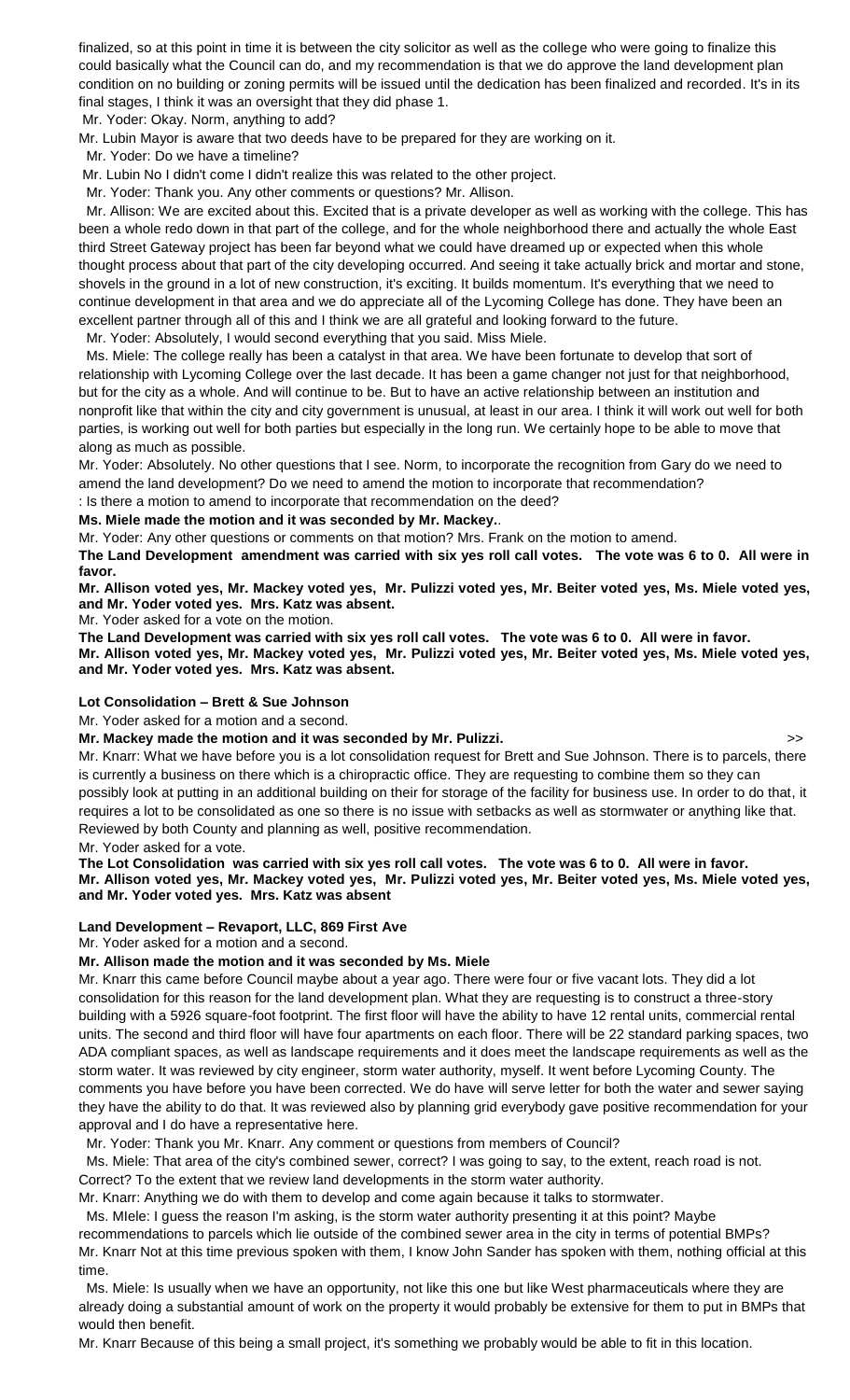Ms. Miele: If it is on the combined sewer, it doesn't matter. It happened to occur to me this time when I was asking Sears recommendations. Did you say room 412 retail spaces?

Mr. Knarr: Again, you could have 5000 ft.<sup>2</sup> of commercial property with one small business. For example a hair salon, retail, a small retail business that could go in there. What it does is give that ability to basically say this is what he can do with that. Now what will happen is one of the land development is approved, we've already been in the beginning conversations with both Joe Girardi as far as what is required and what is not. They do have a footprint of availability to put at least that in there for sure.

Ms. Miele: And that would be all facing forward onto Maynard Street?

Mr. Knarr : You will come off of first Street. You can't come off of Maynard.

Ms. MIele: Okay. So the property will face towards first Street? Sorry.

 Mr. Knarr: It will face Maynard Street but it will face that. Basically it will be set back in the corner so really kind of faces both.

Ms. Miele: All right. It is certainly exciting, Maynard Street has obviously been doing well for the city of Lake.

Mr. Knarr: It is nice, it is in the cc zoning district credit is not in a residential district.

Ms. Miele: Which I suppose is nice for everybody involved. Thank you.

Mr. Yoder asked for a vote on the Lot Consolidation.

**The Lot Consolidation was carried with six yes roll call votes. The vote was 6 to 0. All were in favor. Mr. Allison voted yes, Mr. Mackey voted yes, Mr. Pulizzi voted yes, Mr. Beiter voted yes, Ms. Miele voted yes, and Mr. Yoder voted yes. Mrs. Katz was absent**

# **Sub-Division Lot Consolidation 607 Cemetery St & St. James Place**

Mr. Yoder asked for a motion and a second.

# **Mr. Mackey made the motion and it was seconded by Mr. Pulizzi.**

 Mr. Knarr: What we have before you is a lot consolidation subdivision request from Keith Whitesell. The proposed plan is to combine parcels 002401 which will contain 6624 ft.<sup>2</sup> with parcel 700-2408. That lot containing 2611 ft.<sup>2</sup>. Basically what he's doing, if you are familiar with it, it is the old RC Smith building but if you have been up there and see what he's done with it, he's paved parking. It's a very large parcel, he's going to subdivide that, and he is looking for developers to develop the other parcel which will be separated from that. It did go before the zoning hearing board several years ago because of setback requirements, it did meet that. It is in the ML zoning district, it is a fairly large lot that will be there for the possibility of redevelopment versus sitting there vacant. That is why he is requesting to the lot consolidation as well. It was reviewed by both County as well as planning and passed with a positive recommendation for your approval.

Mr. Yoder asked for a vote on the Sub Division .

**The Lot Consolidation was carried with six yes roll call votes. The vote was 6 to 0. All were in favor. Mr. Allison voted yes, Mr. Mackey voted yes, Mr. Pulizzi voted yes, Mr. Beiter voted yes, Ms. Miele voted yes, and Mr. Yoder voted yes. Mrs. Katz was absent**

Mr. Yoder stated Yes. Thank you Mr. Knarr, thank you all for the work that is happening in the city with all five of those items. It is great to see. We will move back up to items, we can do items seven through 10 together if we want to put is very motion and a second to open discussion on items seven through 10?

### **Ordinance #6432**

**Ordinance Amending 44th Year (2018) Community Development Block Grant Funds (final reading)Bill#1798-** The City Clerk read the ordinance.

Mr. Yoder asked for a motion and a second

**Mr. Mackey made the motion and it was seconded by Mr. Pulizzi.**

 Mr. Memmi: Good evening we have been talking about items seven, eight, and nine and 10 for a couple of weeks now. This is all to do with the reallocation of funds from different program years to program year 2021 for us to fund the fire trucks. I will answer any questions that you may have, this is the final reading.

**The ordinance was carried in final reading with six yes roll call votes. The vote was 6 to 0. All were in favor. Mr. Allison voted yes, Mr. Mackey voted yes, Mr. Pulizzi voted yes, Mr. Beiter voted yes, Ms. Miele voted yes, and Mr. Yoder voted yes. Mrs. Katz was absent**

### **Ordinance #6433**

**Ordinance Amending 45th Year (2019) Community Development Block Grant Funds (final reading) Bill#1799-22**

The City Clerk read the ordinance.

Mr. Yoder asked for a motion and a second

**The ordinance was carried in final reading with six yes roll call votes. The vote was 6 to 0. All were in favor. Mr. Allison voted yes, Mr. Mackey voted yes, Mr. Pulizzi voted yes, Mr. Beiter voted yes, Ms. Miele voted yes, and Mr. Yoder voted yes. Mrs. Katz was absent**

## **Ordinance #6434**

**Ordinance Amending 46th Year (2020) Community Development Block Grant Funds (final reading) Bill#1800-22**

The City Clerk read the ordinance.

Mr. Yoder asked for a motion and a second

**The ordinance was carried in final reading with six yes roll call votes. The vote was 6 to 0. All were in favor. Mr. Allison voted yes, Mr. Mackey voted yes, Mr. Pulizzi voted yes, Mr. Beiter voted yes, Ms. Miele voted yes, and Mr. Yoder voted yes. Mrs. Katz was absent**

**Ordinance #6435**

**Ordinance Amending 47th Year (2021) Community Development Block Grant Funds (final reading) Bill#1801-22**

The City Clerk read the ordinance.

Mr. Yoder asked for a motion and a second **The ordinance was carried in final reading with six yes roll call votes. The vote was 6 to 0. All were in favor.**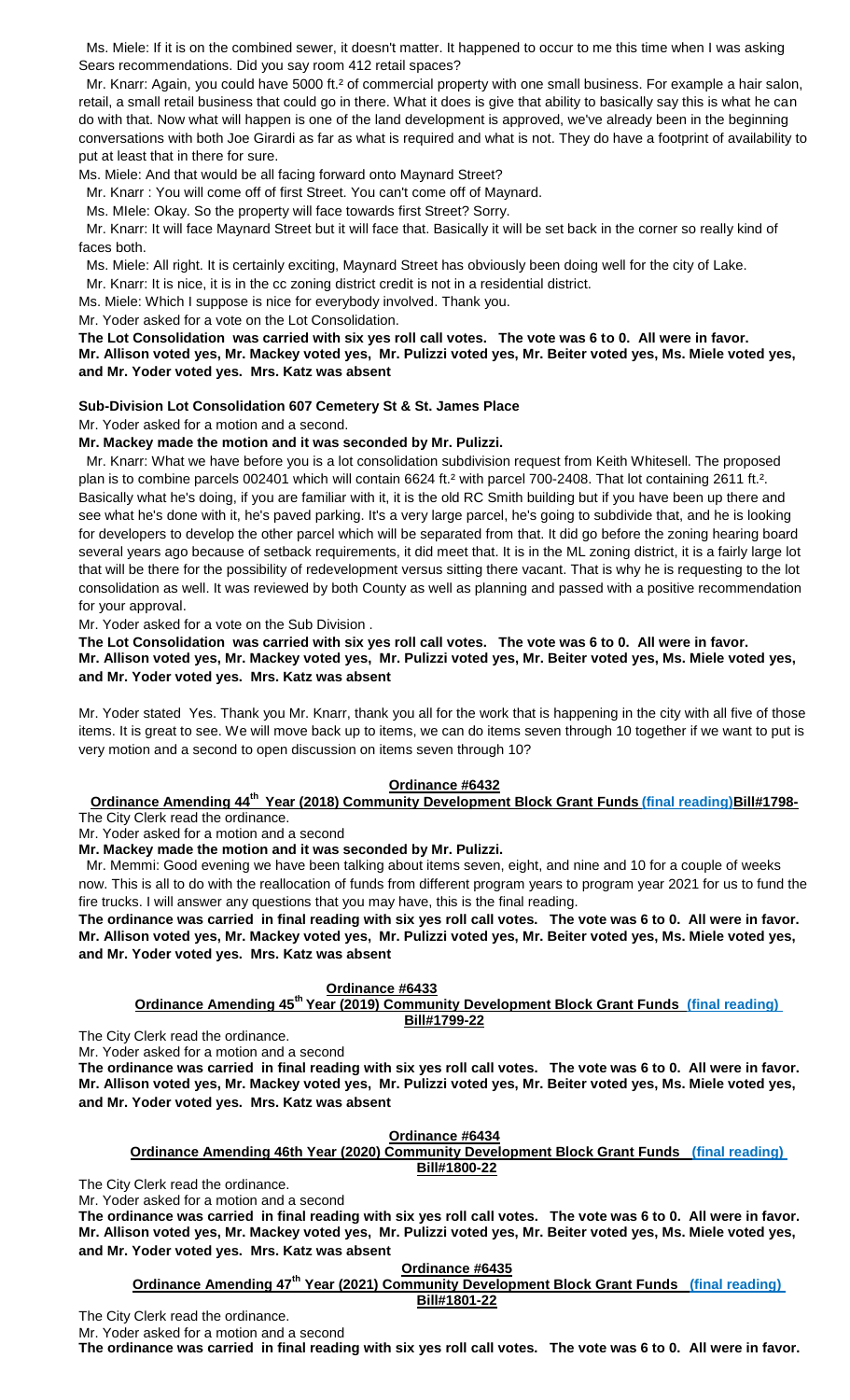**Mr. Allison voted yes, Mr. Mackey voted yes, Mr. Pulizzi voted yes, Mr. Beiter voted yes, Ms. Miele voted yes, and Mr. Yoder voted yes. Mrs. Katz was absent**

#### **Resolution #9293**

# **Resolution Approving Change Order #1 for the Lose Park Playground Improvements Project**

The City Clerk read the resolution.

Mr. Yoder asked for a motion and a second to adopt the resolution.

**Ms. Miele made the motion and it was seconded by Mr. Beiter.**

 Mr. Memmi: Good evening President Yoder. Tonight the Department of community and economic development present a resolution for your approval which is change order number one four Lois Park playground different product on March 17, Council approved a resolution to reject all bids and rebid that project. This change order is necessary to adjust Larson designs original contract which was in the amount of \$31,655 for additional services to be provided for rebidding. Not so much the redesign, but the process of getting us through the process for their change order request is \$1300 which will make their total contract cost \$32,955. Just to inform the board, the ad was placed. The pre-bid meeting was held. The proposals were submitted, and on April 11 the city clerk open publicly the three bid packages but we did get three versus the original were we only had one that were submitted for they are now being reviewed by Larson for completeness, and the solicitor for legal compliance and we hope to have the Council at your next meeting a resolution to award of the project. This was reviewed in finance and forwarded with a positive recommendation. Happy to answer any questions.

 Ms. Miele This was reviewed in finance and come to you with a positive recommendation. It's a little bit of post hoc ketchup in this is that we have actually completed the rebidding process and we have new bids. We have three bids now instead of just one thanks to Larson rebidding the project. Obviously we have included the expenditure, now we are simply authorizing it. That said, the rebidding process did net us three bids instead of one, but the net lowest bid didn't particularly change. Correct?

 Mr. Memmi: Dollar amount is still similar. We will take care of the financial issues in the 2022 action plan which will be coming to you shortly with a request for additional CDBG funding to give us sufficient funds to complete this project as it was originally designed.

Ms. Miele In other words, when we rebid as we didn't change the scope of the project.

 Mr. Memmi: There really wasn't anything we could cut out that didn't affect the project. You know, we were putting a topcoat on a basketball court, new nets and supports. We were putting in sidewalks, some benches, some trees, some new lighting. We are attending existing lighting LED, and we were also then taking out old, outdated playground equipment and actually putting in handicapped accessible facilities for children to play in the services will be the rubberized surfaces. We decided not to use a mulch, this isn't conducive to people with handicapped needs to be able to walk through. It just doesn't give them a good surface. We kept the project the same, we are going to find new money to fix the lack of sufficient funds to do it when this was originally thought it in 2018 I believe, or 2019 the numbers probably work well. Through inflation and everything else, we are seeing a bigger cost to it. We will fix it with our CDBG funding. We have had three good bids being analyzed, and we will bring them to you. Hopefully we can get this project underway in the next couple of months. There is probably about a 10 week lead time necessary to get playground equipment. We are trying to move it as quickly as we can.

 Mr. Yoder Thank you both. Are there any questions or comments from members of Council on this one? Hearing and seeing none, Mrs. Frank on the motion please.

**The resolution was carried with six yes roll call votes. The vote was 6 to 0. All were in favor. Mr. Allison voted yes, Mr. Mackey voted yes, Mr. Pulizzi voted yes, Mr. Beiter voted yes, Ms. Miele voted yes, and Mr. Yoder voted yes. Mrs. Katz was absent**

### **Resolution #9294**

# **Resolution Awarding Northwest Levee System Cross Pipe Final Design to Wood Environmental & Infrastructure Solutions**

The City Clerk read the resolution.

Mr. Yoder asked for a motion and a second to adopt the resolution

**Mr. Mackey made the motion and it was seconded by Mr. Beiter.**

 Mr. Sander: Good evening everybody, this was discussed in finance on Tuesday given positive recognition for this would award final design services to wood engineering, final design permitting and bidding for the cross pipe to have an hour levee system that are in the Newberry section of town. Step back a couple years in 2019 that area did preliminary design for these pipes. This would just be a continuation. In their proposal think they have it going out to bid tentatively August of this year. We did get three proposals for this endeavor. This was advertised for three weeks, got the proposal like I mentioned. This would be -excuse me, these cross pipes essentially taking a 3 foot diameter cross pipe and putting a smaller diameter, kind of smooth or pipe inside to allow for the same capacity as it was to open cut excavation which would be very costly and given where they are at it would be less struggles. This was sent to our ARPA compliance folks, I spoke to them on Tuesday and they had no issues with it either. Let's see here. Those are the highlights I guess. Let me know if there are any questions.

 Ms. Miele This was reviewed in finance and forwarded with a positive recommendation. They have pretty much done all of the design and evaluation work on the levee to date, and my understanding is that there aren't very many firms in the United States that do this specific work. We only have a couple of options for a majority of the levee work we have completed so far.

 Mr. Sander: And there is a certain amount of risk involved with this type of project. You wouldn't want to go just to anyone. They are in fact the most expensive. As went to see firm A was 42,000, firm B about 50,000, but we have some strong pressure from insurance to get the levee fixed. So here we are.

Ms. Miele That leads me to a question I didn't have because we didn't have the information on Tuesday about the other bidders. Wood is likely in a position to do significantly less work to arrive at the final design for the cross pipes, correct? Mr. Sander: That would be accurate.

Ms. Miele: Did we ask why they are the most extensive firm?

 Mr. Sander I had a brief discussion, I didn't go into specifics today with one of the engineers there. And ask specifically why are you at this, I didn't get quite that far.

Ms. Miele: I guess my question is, do we have a strong reason for feeling -it would seem to me like it might be in our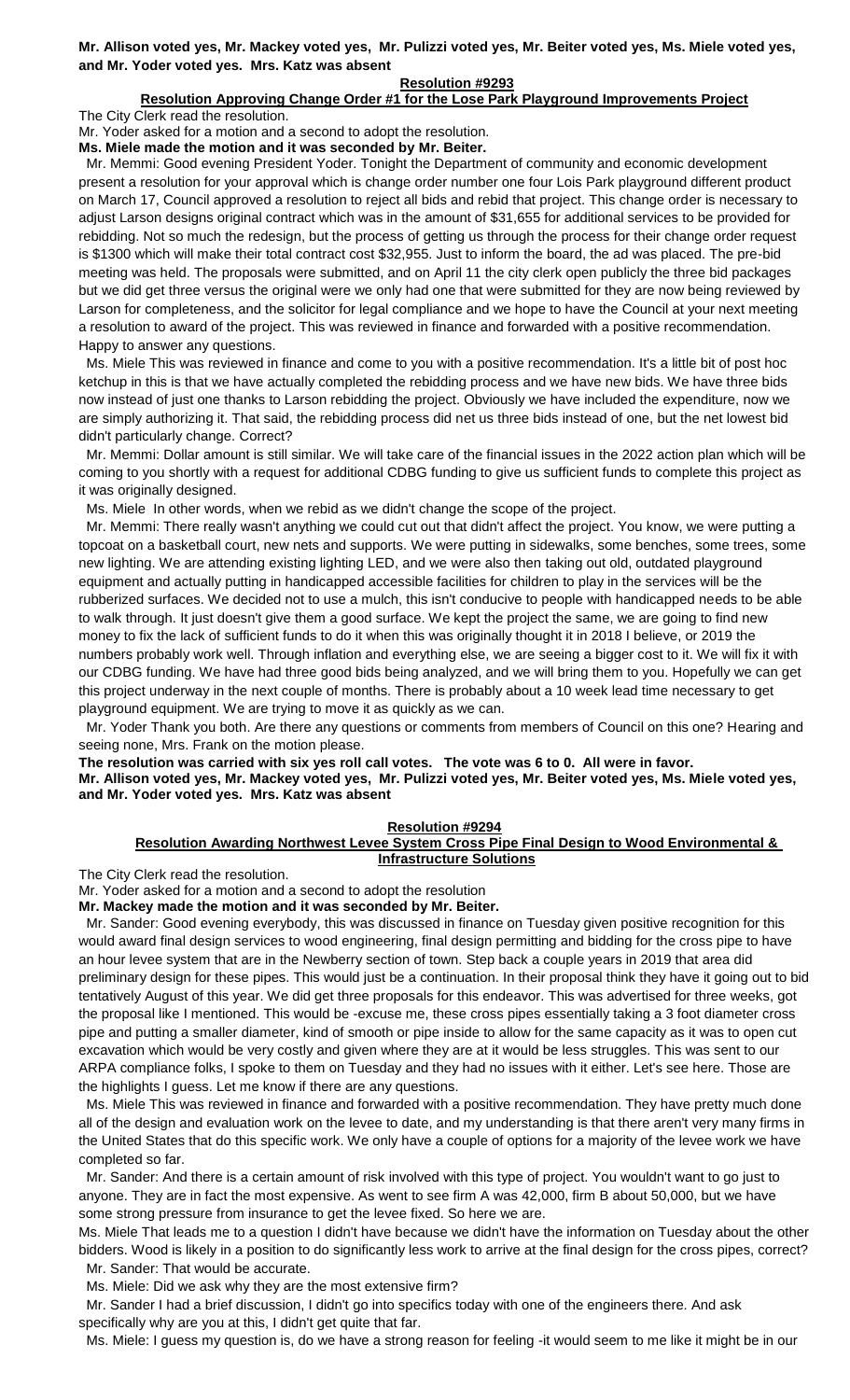best interest not only because some of the work on the levee has been done, but just diversity of firms across city projects is probably I see different things. I'm assuming we still want to keep the majority of the work with Wood. As I said, they are one of the preeminent rooms in the country for dealing with levee issues but when we are splitting out certain small pieces of that work, should we perhaps in the future look to diversify? The admissions -Ivan administrations recognition at this time is to work with Wood. Smaller bites of the pie so to speak that can be taken on without knowledge of the full system, it would seem to me like perhaps we should be looking to diversify who we are working with.

 Mr. Sander: I agree. Obviously Wood has worked with the city and County for 10, 12 years now. They were down in New Orleans and along the Mississippi River. There are other firms capable come I think in this particular case given the situation we are in, we need to act. That would be my recommendation protonic always going to favor, I'm not going to play favorites. I have another proposal out right now for three of our pump station upgrades, they haven't done any design work on them per se. We will see what we get.

 Ms. Miele: Got it. I'm just checking, it seems to me both from a physical perspective, I mean we are of course spinning American rescue plan act funds on this. It is still not a bottomless amount of funding. We still need to make certain we are getting the best bang for our buck. In a \$25,000 gap between the highest and lower bidder, if you like you would question that. All of that said, because what has created familiar with this area, we need it happened yesterday, it seems like they are our wisest choice but I encourage the initiation to consider all proposals and make sure we are getting good value in getting a number of different eyes on different elements of the project.

Mr. Sander : We had a discussion to that exact effect recently as well.

 Mr. Yoder: Thank you, I would second and echo a lot of the sentiments. These are the seven worst as you have said, Jon. With Wood's level of expertise and their intimate knowledge of the levee system, I think we can make the argument that there is added value with the added price point. In this specific instance. To your point Ms. Miele, competition will very much down the road keeping a lot of other vendors honest, so to speak in a direct way of putting it. And even Wood, we've got a long-standing relationship with them. They are a great partner, nonetheless competition would be a very, very good thing. Even with the levee, with the largest issue we are facing but I think ensuring we introduce competition in a strategic and specific way that is not going to increase the level of risk I think is a very good idea.

Mr. Sander: I had that exact same conversation with Wood today in terms of competition.

Mr. Yoder: That's good. Any other comments or questions? Mr. Pulizzi then Mr. Allison.

 Mr. Pulizzi: One quick comment, Jon I know I usually you up over the bidding and numbers and everything. I like to stretch our dollars as much as we possibly can, and tonight's case I was pretty was going to ask you every single thing that Miss Miele already did. I did way to think you are getting off easy from me tonight.

Ms. Miele: I didn't mean to steal your thunder, I'm sorry.

 Mr. Allison Not a question, I just wanted to comment on the schedule. I totally agree with everything that has already been said, but this is a unique situation. It threatens our industrial park, don't want to compromise any of that. There's a virtual project kickoff on Monday the 18th, then there is two phases to be completed in May and June. We get down to the final technical contract that will be delivered August 1, then the project would be bid out by 15 August. So people have some idea about how long this is going to take. Although DCNR-C2P2 said in the narrative there is chance that the timeframe could be condensed based on review times by the city of Williamsport. I think they have given us a little bit of space in their in case it is needed, it might go quicker.

 Mr. Sander: Some of it may have been driven by permitting requirements, we will see how that goes. If we can get to a contractor as early as August of this year, we would show some folks who really are concerned that we are doing it diligently.

Mr. Allison: It is going to be one of those things that are much-needed. That's all I have.

 Mr. Yoder: Thank you, are there any other comments or questions from members of Council connect seeing none, **The resolution was carried with six yes roll call votes. The vote was 6 to 0. All were in favor.**

**Mr. Allison voted yes, Mr. Mackey voted yes, Mr. Pulizzi voted yes, Mr. Beiter voted yes, Ms. Miele voted yes, and Mr. Yoder voted yes. Mrs. Katz was absent**

# **Resolution #9295**

# **Resolution Committing Local Match Funding for DCNR-C2P2 Grant for the City of Williamsport**

The City Clerk read the resolution.

Mr. Yoder asked for a motion and a second to adopt the resolution.

**Mr. Pulizzi made the motion and it was seconded by Mr.Mackey**

 Mayor: Good evening again, what you have before you for your consideration is a resolution that is committing a local match for DCNR-C2P2 grant which is for our comprehensive recreation Park, open space, and green infrastructure plan in the amount of-if we are fortunate enough to get the grant it would be a local match of \$75,000 per and we have been talking about these grants for a long time now. Both in our ARPA discussions and regular Council meetings. City Council made it clear they want the initiation to continue going after grants which we are doing. This is one that would update our comprehensive plan which is significantly old at this point could in order to get some D.C. and are -- it would include connectivity to the parks and within the neighborhoods, to the recreational spaces, obviously a bunch of other items within that. This was reviewed in finance and forwarded to the full body of council with a positive recommendation is.

 Ms. Miele: Hard not to forward this one with a positive recommendation. It is simply a local match. There is nothing that remarkable about that. If we are fortunate enough to get the grant, I think the process of doing a global look at our recreation, evaluating our needs and creating a master plan going forward can be a huge benefit for the city. I think most of the discussion, but I will defer to Mr. Allison who actually led Tuesday's finance meeting. I defer to you in general, I've been talking as though I was the one in charge.

: I asked Randy to lead it, I had some conflicts going on on my end. I think most of the discussion revolved around the exciting concept of not just a master plan for our parks, but a master plan for grading access to recreation within the city as well. Which is a different concept than what we have looked at previously in other perks planning ventures. I know with (word?) we did a master plan with our 67 smaller parks in the city. We didn't talk about how people were to get to those parks or how would that would create a user base for those parks. That's in a pointed question, too. The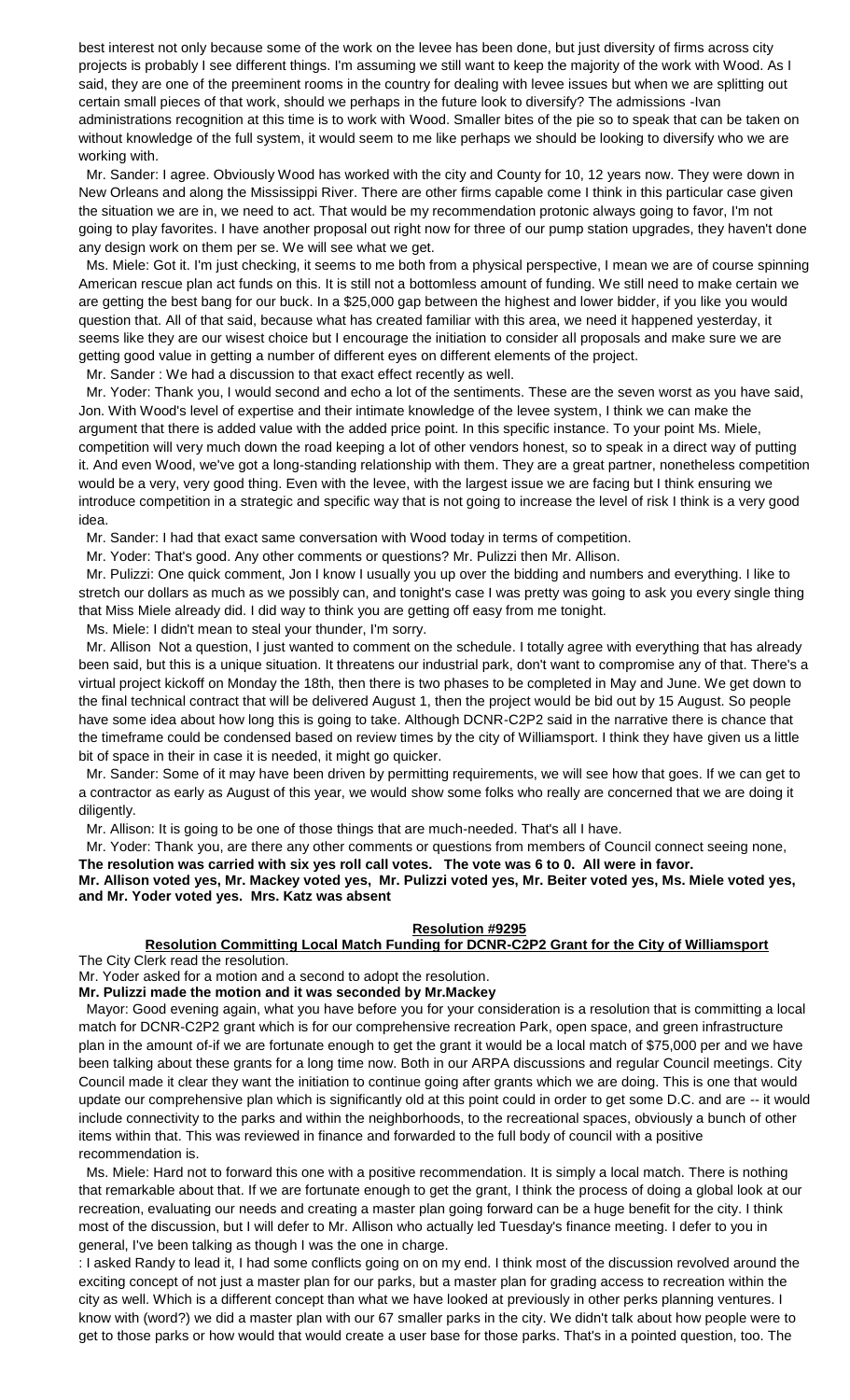question of how to help get citizens to the parks and how to create recreation in those parks that citizens want to use is a big and important one, hopefully we get a chance to evaluate that. Randy, what did I forget?

Mr. Allison: No, the grants will be awarded in late fall 2023.

Mayor: Late fall in 22, start in 23. And this is being led by Delta.

 Mr. Yoder: Excellent. Very good, thank you both. Are there any other comments or questions from members of council? Hearing and seeing none, Mrs. Frank on the motion.

#### **The resolution was carried with six yes roll call votes. The vote was 6 to 0. All were in favor. Mr. Allison voted yes, Mr. Mackey voted yes, Mr. Pulizzi voted yes, Mr. Beiter voted yes, Ms. Miele voted yes, and Mr. Yoder voted yes. Mrs. Katz was absent**

Accept for filing::

Controllers Report 12/31/21

Mr. Yoder asked for a motion and second to accept these for filing.

**Mr. Miele made the motion and it was seconded by Mr. Beiter.**

**The minutes were accepted for filing with six yes roll call votes. The vote was 6 to 0.** 

**Mr. Allison voted yes, Mr. Mackey voted yes, Mr. Pulizzi voted yes, Mr. Beiter voted yes, Ms. Miele voted yes, Mr. Yoder voted yes. Mrs. Katz was absent**

#### Announcements

The next regularly scheduled City Council meeting will be held on Thursday, April 28, 2022 at 7:00 PM, Trade & Transit II, 144 West Third St. 3<sup>rd</sup> Floor, Williamsport, PA

Upcoming Meetings:

| Tuesday April 19<br>Wednesday, April 20 | 6:30 PM<br>10:00 AM | HARB Meeting*<br><b>Blighted Property Meeting*</b> |
|-----------------------------------------|---------------------|----------------------------------------------------|
| Thursday, April 21                      | 10:30 AM            | Zoning Hearing Board*                              |
| Tuesday, April 26                       | 11:30 AM            | <b>Public Safety</b>                               |
|                                         | $1:00$ PM           | <b>Finance Committee</b>                           |
|                                         | $2:30$ PM           | <b>Public Works</b>                                |
|                                         | 4:00 PM             | <b>Transit Oversight Committee</b>                 |
| Wednesday, April 27                     | 11:30 AM            | Redevelopment Authority*                           |
| Thursday, April 28                      | $7:00$ PM           | City Council Meeting*                              |

# **MEETINGS MARKED WITH \* are in person at Trade & Transit II, 144 West Third St. 3rd Floor, Williamsport, PA**

Comments:

- a. City Council
- b. Administration
- c. Members of the Public

 Mr. Frank Stecco: My name is Frank) 619 first Avenue. I've had a bout of troubles getting hold of different people in the city government. I know City Hall, used to be pretty simple pretty walked in, everybody was available. Now you go to one office and the door is locked, you call and nobody answers for you call again, you get a different department. I came up here tonight, the elevator doesn't go to the third floor. I asked the girl on the second floor, she said there something wrong with it. I walked up the steps, the door was locked. The only reason I got in was because of the happened to be there to let me in. It almost seems like we are trying to keep the public out of the meeting almost pretty you tell me. Is it an accident? Is it going to happen again? I've been trying - very difficult getting hold of people in the administration would I call the police department, it's very difficult but I do want to embarrass anybody at this meeting, I will give everybody until the next meeting to do their jobs properly or in different departments or will be back here and there assaying people. Some of these embarrassments border on unethical, possibly criminal behavior which I don't think the city needs another Attorney General investigation on our back. Other than that, I guess I would like a promise that we have access to the third floor during a meeting. Through the elevator in case you are handicapped. I hope they bring the old City Hall backward if there is a security issue, they can put a guy at the door just like the County does. You went in there, you could talk to anybody. Police problem, go in, you go there you go to the mayor's office, codes, whatever. I would love to know if there is another city in this country where the police department is half a mile away from City Hall and their offices are scattered about. If you want to talk to someone from code you have to go a mile the other direction. I hope to God this is what they plan on doing in the future. This is not a centralized City Hall. I don't know what the old building would cost to fix, I've done construction my whole life, it can't be that horribly bad. With the other City Hall, there was a line of guys waiting to take it, they took it and made a probable enterprise about it. I can't see what the problem is. They have some kind of magic wand that the public doesn't have? It seems like more and more there's an effort to keep people out of being able to access city offices. Tonight I couldn't even access the city meeting. Do you know anything about that, Mr. Yoder? Maybe you can look into it, right? Another little problem I have with council, come in here and say things, nobody says anything. Maybe I'm guessing, the solicitor says don't respond to anybody's problems. Just let it go. Maybe they will go away. I remember Mr. Allison telling me he'd have an answer for me the next week, he never did. It's on record. If you don't want to be a politician, if you don't want to be serving the public, don't join the club. Don't get elected to council recently comes up with a problem, it shouldn't be we don't have comments. It should be we will look into it and get back to you the next meeting or whatever. You know what I'm saying, Mr. Yoder.

Mr. Yoder: Understood, I appreciate your comments. We will look into it for the next meeting.

### Adjournment

Mr. Yoder asked for a motion to adjourn.

**Meeting adjourned** upon motion by **Ms. Miele and a second by Mr. Allison Meeting adjourned at 8:19 PM PM with unanimous ayes.**